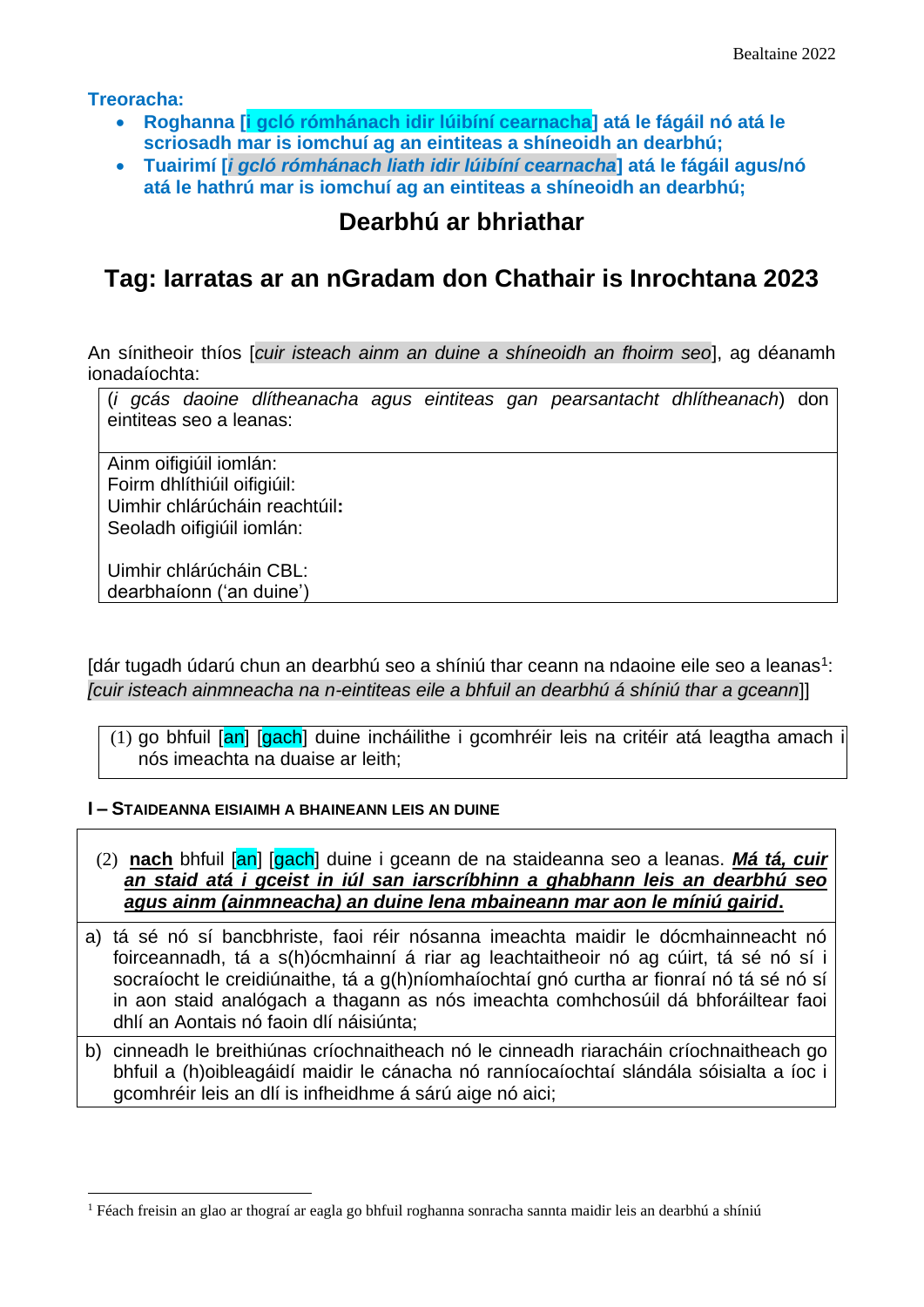| C) | cinneadh le breithiúnas críochnaitheach nó le cinneadh riaracháin críochnaitheach go<br>bhfuil sé nó sí ciontach as mí-iompar gairmiúil tromchúiseach trí dhlíthe nó rialacháin<br>infheidhme nó caighdeáin eiticiúla na gairme lena mbaineann an duine a shárú, nó trí<br>bheith i mbun aon iompar éagórach a bhfuil tionchar aige ar a c(h)reidiúnacht<br>ghairmiúil i gcás ina léirítear le hiompar dá leithéid rún éagórach nó mórfhaillí, lena n-<br>áirítear, go háirithe, aon cheann díobh seo a leanas:<br>(i) míléiriú a thabhairt go calaoiseach nó go faillíoch ar fhaisnéis is gá lena<br>dheimhniú nach bhfuil forais eisiaimh ann nó chun critéir incháilitheachta agus<br>roghnúcháin a chomhlíonadh nó chun conradh, comhaontú nó cinneadh deontais a<br>chomhlíonadh; |
|----|----------------------------------------------------------------------------------------------------------------------------------------------------------------------------------------------------------------------------------------------------------------------------------------------------------------------------------------------------------------------------------------------------------------------------------------------------------------------------------------------------------------------------------------------------------------------------------------------------------------------------------------------------------------------------------------------------------------------------------------------------------------------------------------|
|    | (ii) comhaontú a dhéanamh le daoine eile chun iomaíocht a shaobhadh;                                                                                                                                                                                                                                                                                                                                                                                                                                                                                                                                                                                                                                                                                                                   |
|    | (iii) cearta maoine intleachtúla a shárú;<br>(iv) iarracht a dhéanamh tionchar a imirt ar phróiseas cinnteoireachta an<br>Choimisiúin/ na Gníomhaireachta le linn an nós imeachta dámhachtana;<br>(v) iarracht a dhéanamh faisnéis rúnda a fháil a d'fhéadfadh buntáistí míchuí a<br>thabhairt dó sa nós imeachta dámhachtana;                                                                                                                                                                                                                                                                                                                                                                                                                                                         |
| d) | cinneadh le breithiúnas críochnaitheach go bhfuil sé ciontach as ceann ar bith díobh<br>seo a leanas:                                                                                                                                                                                                                                                                                                                                                                                                                                                                                                                                                                                                                                                                                  |
|    | (i) calaois, de réir bhrí Airteagal 3 de Threoir (AE) 2017/1371 agus Airteagal 1 den<br>Choinbhinsiún maidir le leasanna airgeadais na gComhphobal Eorpach a chosaint,<br>arna dhréachtú leis an nGníomh ón gComhairle an 26 Iúil 1995;;                                                                                                                                                                                                                                                                                                                                                                                                                                                                                                                                               |
|    | (ii) éilliú, arna shainiú in Airteagal 4(2) de Threoir (AE) 2017/1371 nó éilliú<br>gníomhach de réir bhrí Airteagal 3 den Choinbhinsiún maidir leis an troid in aghaidh<br>an éillithe lena bhfuil baint ag oifigigh na gComhphobal Eorpach nó oifigigh de chuid<br>Bhallstáit an Aontais Eorpaigh, arna dhréachtú leis an nGníomh ón gComhairle an<br>26 Bealtaine 1997, nó iompar dá dtagraítear in Airteagal 2(1) de Chinneadh Réime<br>2003/568/CGB ón gComhairle, nó éilliú mar a shainmhínítear i ndlíthe eile is<br>infheidhme;                                                                                                                                                                                                                                                 |
|    | (iii) iompar a bhaineann le heagraíocht choiriúil, dá dtagraítear in Airteagal 2 de<br>Chinneadh Réime 2008/841/CGB ón gComhairle;                                                                                                                                                                                                                                                                                                                                                                                                                                                                                                                                                                                                                                                     |
|    | (iv) sciúradh airgid nó maoiniú sceimhlitheoirí laistigh de réir bhrí Airteagal 1(3), (4)<br>agus (5) de Threoir (AE) 2015/849 ó Pharlaimint na hEorpa agus ón gComhairle;                                                                                                                                                                                                                                                                                                                                                                                                                                                                                                                                                                                                             |
|    | sceimhlitheoireachta nó cionta a bhaineann le gníomhaíochtaí<br>cionta<br>(V)<br>sceimhlitheoireachta, arna sainiú in Airteagal 1 agus Airteagal 3 de Chinneadh<br>Réime 2002/475/CGB ón gComhairle, faoi seach, nó na cionta sin a spreagadh,<br>cuidiú leo, iad a neartú nó iarracht a dhéanamh na cionta sin a dhéanamh, dá<br>dtagraítear in Airteagal 4 den Chinneadh sin;                                                                                                                                                                                                                                                                                                                                                                                                        |
|    | (vi) saothar leanaí nó cionta eile a bhaineann le gáinneáil ar dhaoine dá dtagraítear<br>in Airteagal 2 de Threoir 2011/36/AE ó Pharlaimint na hEorpa agus ón gComhairle;                                                                                                                                                                                                                                                                                                                                                                                                                                                                                                                                                                                                              |
| e) | léirigh sé nó sí easnaimh shuntasacha maidir leis na príomhoibleagáidí a<br>chomhlíonadh i gcomhlíonadh conartha, comhaontaithe nó cinnidh deontais arna<br>mhaoiniú ag buiséad an Aontais, rud a raibh luath-fhoirceannadh nó cur i bhfeidhm<br>damáistí leachtaithe nó pionós conarthach eile mar thoradh air, nó a aimsíodh i<br>ndiaidh seiceálacha, iniúchtaí nó imscrúduithe a rinne Oifigeach Údarúcháin, OLAF nó<br>an Chúirt Iniúchóirí;                                                                                                                                                                                                                                                                                                                                      |
| f) | cinneadh le breithiúnas críochnaitheach nó le cinneadh riaracháin críochnaitheach go<br>bhfuil neamhrialtacht déanta aige nó aici de réir bhrí Airteagal 1(2) de Rialachán (CE,<br>Euratom) Uimh. 2988/95 ón gComhairle;                                                                                                                                                                                                                                                                                                                                                                                                                                                                                                                                                               |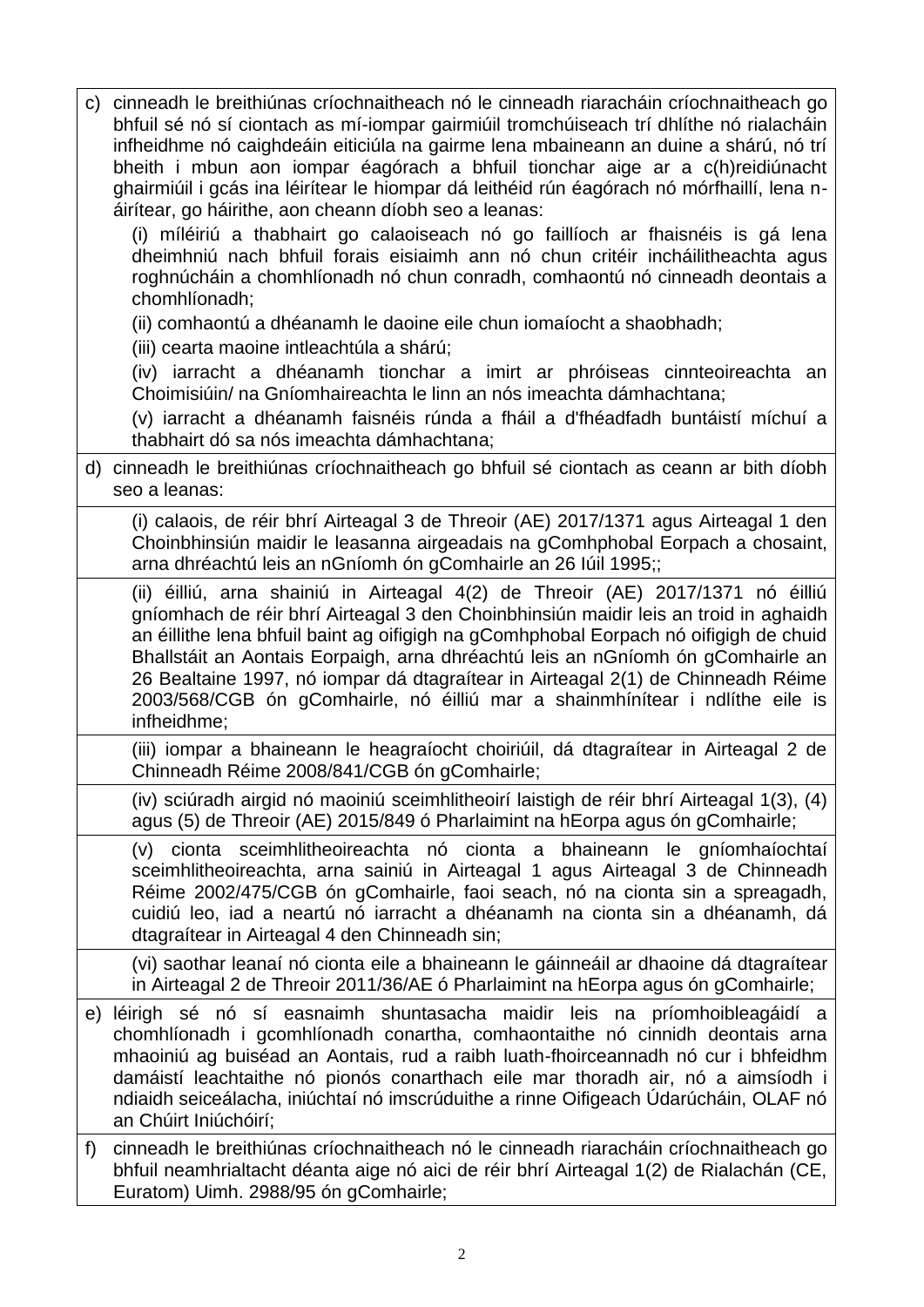- g) cinneadh le breithiúnas críochnaitheach nó le cinneadh riaracháin críochnaitheach gur chruthaigh an duine eintiteas faoi dhlínse dhifriúil agus é mar rún aige nó aici dul timpeall ar aon oibleagáidí fioscacha, sóisialta nó ar aon oibleagáidí dlíthiúla eile maidir le cur i bhfeidhm éigeantach a (h)oifige cláraithe, a riaracháin lárnaigh nó p(h)ríomhionaid gnó sa dlínse;
- h) (*maidir le daoine dlítheanacha agus eintitis dhlítheanacha gan pearsantacht dhlítheanach amháin*) cinneadh le breithiúnas críochnaitheach nó le cinneadh riaracháin críochnaitheach gur cruthaíodh an duine leis an rún dá bhforáiltear i bpointe  $(a)$ ;
- i) maidir leis na staideanna dá dtagraítear i bpointí (c) go (h) thuas tá an duine faoi réir:
	- i. fíricí a bunaíodh i gcomhthéacs iniúchtaí nó imscrúduithe arna ndéanamh ag Oifig an Ionchúisitheora Phoiblí Eorpaigh i ndiaidh a bunaithe, ag an gCúirt Iniúchóirí, ag an Oifig Eorpach Frith-Chalaoise nó ag iniúchóir inmheánach, nó i gcomhthéacs aon seiceáil, iniúchadh nó rialú eile a rinneadh faoi fhreagracht an Ionchúisitheora Phoiblí Eorpaigh, oifigeach údarúcháin institiúid AE, oifige Eorpaí nó ghníomhaireacht nó chomhlacht AE;
	- ii. breithiúnais neamhchríochnaitheacha nó cinntí riaracháin neamhchríochnaitheacha lena bhféadfaidh a bheith i gceist leo bearta araíonachta arna nglacadh ag an gcomhlacht inniúil maoirseachta atá freagrach as cur i bhfeidhm na gcaighdeán eitice gairmiúla a fhíorú;
	- iii. fíricí dá dtagraítear i gcinntí na n-eintiteas nó na ndaoine a gcuirtear cúraimí cur chun feidhme bhuiséad AE ar a n-iontaoibh;
	- iv. faisnéis arna tarchur ag na Ballstáit a chuireann cistí de chuid an Aontais chun feidhme;
	- v. cinntí ón gCoimisiún i dtaca le sárú ar dhlí iomaíochta an Aontais nó ó údaráis inniúil náisiúnta i dtaca le sárú ar dhlí iomaíochta an Aontais nó ar an dlí iomaíochta náisiúnta; nó
	- vi. cinntí maidir le heisiamh arna ndéanamh ag oifigeach údarúcháin de chuid institiúid AE, de chuid oifige Eorpaí nó de chuid ghníomhaireachta nó chomhlachta AE.

#### II – **STAIDEANNA EISIAIMH A BHAINEANN LE DUINE NÁDÚRTHA ATÁ BUNRIACHTANACH DON DÁMHACHTAIN** <sup>2</sup>

(5) **nach** bhfuil duine nádúrtha atá bunriachtanach don ghradam i gceann ar bith de staideanna seo a leanas *Má tá, cuir an staid atá i gceist in iúl san iarscríbhinn a ghabhann leis an dearbhú seo agus ainm (aimneacha) an duine/na ndaoine lena mbaineann mar aon le míniú gairid*:

Staid (c) thuas (iompar gairmiúil tromchúiseach)

Staid (d) thuas (calaois, éilliú nó cion coiriúil eile)

Staid (e) thuas (easnaimh shuntasacha i gcomhlíonadh conartha)

Staid (f) thuas (neamhrialtacht)

Staid (g) thuas (eintiteas a chruthú a bhfuil sé ar beartaithe aige nó aici dul timpeall ar oibleagáidí dlíthiúla)

<sup>&</sup>lt;sup>2</sup> I gcás go sainítear san iarratas ar dheontas go bhfuil an duine nádúrtha bunriachtanach don ghradam nó chun an gealltanas dlíthiúil a chur chun feidhme de réir bhrí Airteagal 136(4)(c) Rialachán Airgeadais (e.g. príomhimscrúdaitheoir i dtionscadal taighde)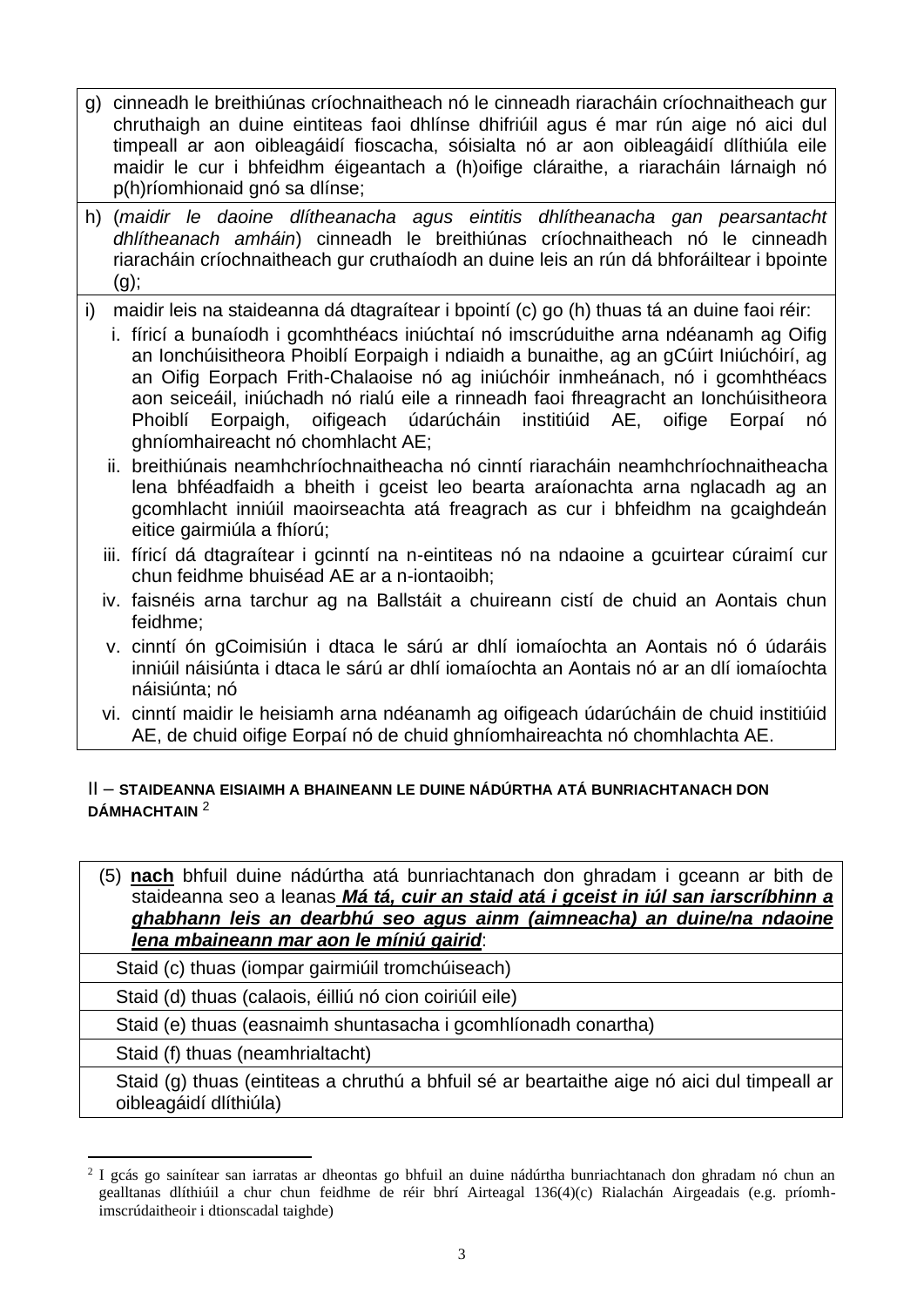### **III – STAIDEANNA EISIAIMH A BHAINEANN LE HÚINÉIRÍ TAIRBHIÚLA AGUS LE DAOINE NÁDÚRTHA NÓ DLÍTHEANACHA A BHFUIL CUMHACHT IONADAÍOCHTA, CINNTEOIREACHTA NÓ RIALAITHE ACU**

# *Ní bhaineann sé le daoine nádúrtha, Ballstáit agus údaráis áitiúla*

- (6) **nach** bhfuil duine nádúrtha nó dlítheanach atá ina bhall nó ina ball de chomhlacht riaracháin, bainistíochta nó maoirseachta an duine/na ndaoine thuasluaite nó a bhfuil cumhachtaí ionadaíochta, cinnidh nó rialaithe aige nó aici maidir leis an duine/na daoine thuasluaite. (clúdaítear faoi sin e.g. stiúrthóirí cuideachta, comhaltaí de chomhlachtaí bainistíochta nó maoirseachta, agus cásanna ina bhfuil tromlach scaireanna ag duine nádúrtha nó dlítheanach amháin), nó úinéir tairbhiúil an duine nó na ndaoine (dá dtagraítear i bpointe 6 d'Airteagal 3 de Threoir (AE) Uimh. 2015/849) i gceann ar bith de na staideanna seo a leanas. *Má tá, cuir an staid atá i gceist in iúl san iarscríbhinn a ghabhann leis an dearbhú seo agus ainm (ainmneacha) an duine lena mbaineann mar aon le míniú gairid.*
	- staid (c) thuas (iompar gairmiúil tromchúiseach)
	- staid (d) thuas (calaois, éilliú nó cion coiriúil eile)
	- staid (e) thuas (easnaimh shuntasacha i gcomhlíonadh conartha)
	- staid (f) thuas (neamhrialtacht)
	- staid (g) thuas (eintiteas a chruthú a bhfuil sé ar beartaithe aige nó aici dul timpeall ar oibleagáidí dlíthiúla)
	- staid (h) thuas (duine cruthaithe agus é beartaithe dul timpeall ar oibleagáidí dlíthiúla)
	- staid (i) thuas

#### **IV – STAIDEANNA EISIAIMH A BHAINEANN LE DAOINE NÁDÚRTHA NÓ DLÍTHEANACHA A GHLACANN DLITEANAS NEAMHTHEORANTA I LEITH FHIACHA AN DUINE**

#### *Ní bhaineann an roinn seo ach le dearbhuithe ina gcuimsítear duine dá nglacann duine nádúrtha nó dlítheanach dliteanas neamhtheoranta i leith fiach*

(7) **nach** bhfuil duine nádúrtha nó dlítheanach a ghlacann dliteanas neamhtheoranta i leith fhiacha an duine/na ndaoine thuasluaite i gceann de na staideanna seo a leanas. *Má tá, cuir an staid atá i gceist in iúl san iarscríbhinn a ghabhann leis an dearbhú seo agus ainm (ainmneacha) an duine lena mbaineann mar aon le míniú gairid.*

- staid (a) thuas (féimheacht)
- staid (b) thuas (sárú ar chánacha nó ranníocaíochtaí slándála sóisialta a íoc)

# **V – FORAIS LE DIÚLTÚ DON NÓS IMEACHTA SEO**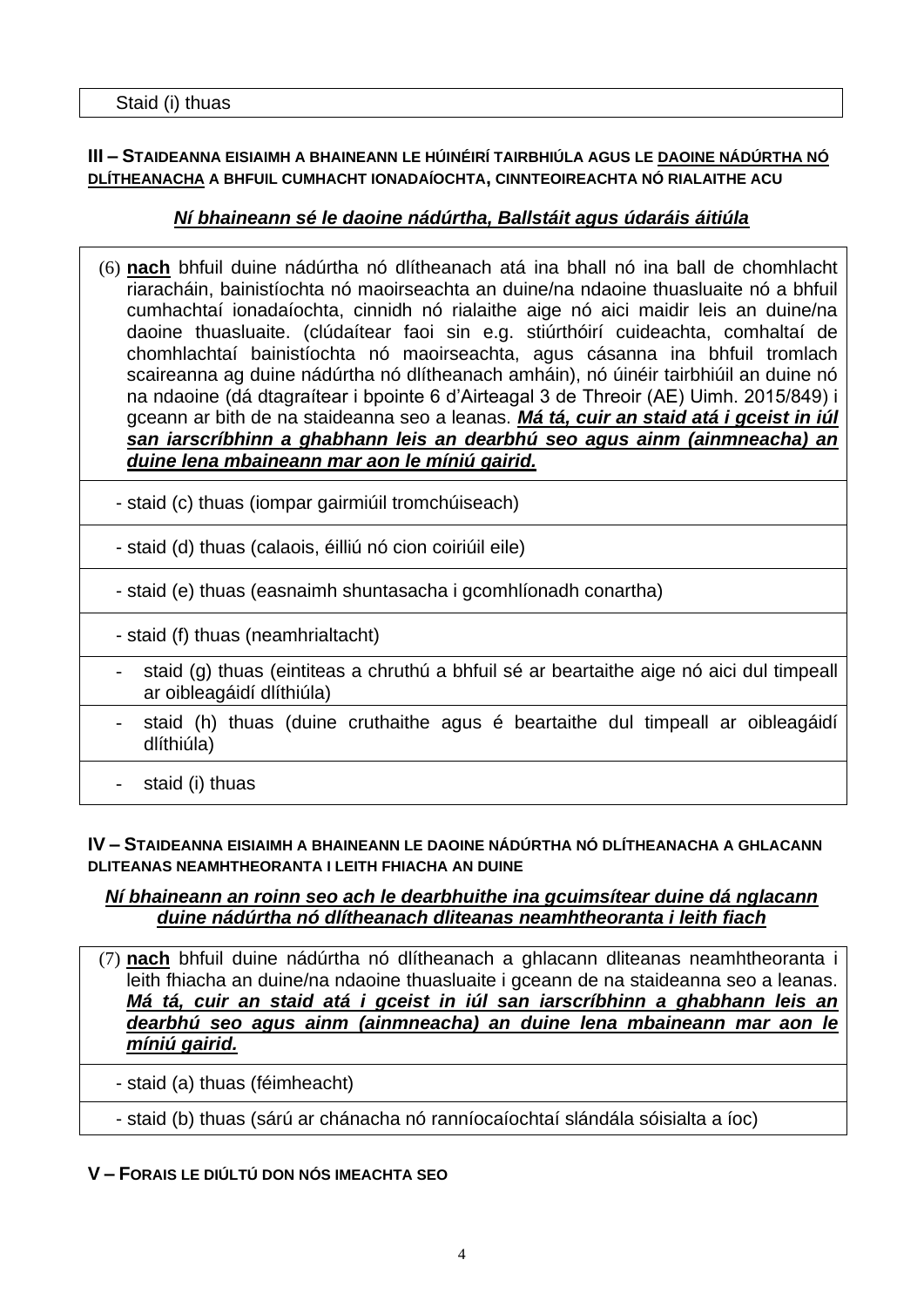## $(8)$  maidir [le] agus  $[**gach**]$  duine:

**nach** raibh baint aige nó aici roimhe seo le hullmhú na ndoiciméad a úsáideadh sa nós imeachta dámhachtana seo, i gcás gur bhain sé sin le sárú ar phrionsabal na córa comhionainne lena n-áirítear saobhadh iomaíochta nach féidir a leigheas ar shlí eile. *Má bhí, cuir é sin in iúl san iarscríbhinn a ghabhann leis an dearbhú seo agus ainm (ainmneacha) an duine lena mbaineann mar aon le míniú gairid.*

## **VI – BEARTA LEIGHIS**

Má dhearbhaíonn an duine/na daoine ceann de na staideanna eisiaimh atá liostaithe thuas, ní mór dó/di/dóibh bearta atá déanta aige/aici/acu chun an staid eisiaimh a leigheas a chur in iúl, agus ar an tslí sin a iontaofacht/hiontaofacht/n-iontaofacht a léiriú. D'fhéadfadh sé go n-áireofaí leis sin e.g. bearta teicniúla, eagraíochtúla agus pearsanra chun tarlú eile, cúiteamh as damáiste nó íocaíocht fíneálacha nó aon chánacha nó ranníocaíochtaí slándála sóisialta a chosc. Ní mór an fhianaise dhoiciméadach ábhartha ina léirítear na bearta leighis a rinneadh a sholáthar san iarscríbhinn a ghabhann leis an dearbhú seo. Ní bhaineann sé sin le staideanna dá dtagraítear i bpointe (d) den dearbhú seo.

## **VII – FIANAISE ARNA IARRAIDH SIN**

Féadfaidh an Coimisiún/an Ghníomhaireacht a iarraidh ar aon duine atá faoi réir an dearbhaithe seo faisnéis agus an fhianaise is infheidhme a sholáthar maidir le haon duine nádúrtha nó dlítheanach ar comhalta é nó í de chomhlacht riaracháin, bainistíochta nó maoirseachta nó a bhfuil cumhachtaí ionadaíochta, cinnidh nó rialaithe aige nó aici, lena n-áirítear daoine dlítheanacha agus daoine nádúrtha laistigh den struchtúr úinéireachta agus rialaithe agus úinéirí tairbhiúla, chomh maith le daoine nádúrtha atá bunriachtanach don ghradam nó do chur chun feidhme na gníomhaíochta nó an chláir oibre atá faoi réir an iarratais ar dheontas.

Féadfaidh an Coimisiún/an Ghníomhaireacht a iarraidh ar aon duine atá faoi réir an dearbhaithe seo an fhianaise is infheidhme a sholáthar a bhaineann leis an duine féin agus leis na daoine nádúrtha nó dlítheanacha a ghlacann dliteanas neamhtheoranta i leith fhiacha an duine.

Féadfar fianaise a iarraidh mar seo a leanas:

Maidir leis na staideanna a gcuirtear síos orthu in (a), (c), (d), (f), (g) agus (h) ní mór sliocht le déanaí ón taifead breithiúnach a sholáthar nó, dá uireasa sin, doiciméad coibhéiseach arna eisiúint le déanaí ag údarás breithiúnach nó údarás riaracháin i dtír bhunaíochta an eintitis ina dtaispeántar go bhfuil na ceanglais sin á gcomhlíonadh.

Maidir leis an staid a gcuirtear síos air i bpointe (b), ní mór deimhnithe le déanaí arna neisiúint ag údaráis inniúla an Stáit lena mbaineann a sholáthar. Ní mór fianaise a sholáthar sna doiciméid sin ina gcuimseofar gach cáin agus ranníocaíocht slándála sóisialta dá bhfuil an t-eintiteas faoi dhliteanas, lena n-áirítear mar shampla, CBL, cáin ioncaim (daoine nádúrtha amháin), cáin chuideachta (daoine dlítheanacha amháin) agus ranníocaíochtaí slándála sóisialta. I gcás nach eisítear aon doiciméad a gcuirtear síos orthu thuas sa tír lena mbaineann, féadfar ráiteas faoi mhionn arna dhéanamh os comhair údarás bhreithiúnach nó nótaire nó, dá uireasa sin, ráiteas sollúnta arna dhéanamh os comhair údarás riaracháin nó comhlacht gairmiúil cáilithe ina thír bhunaíochta a sholáthar ina ionad sin.